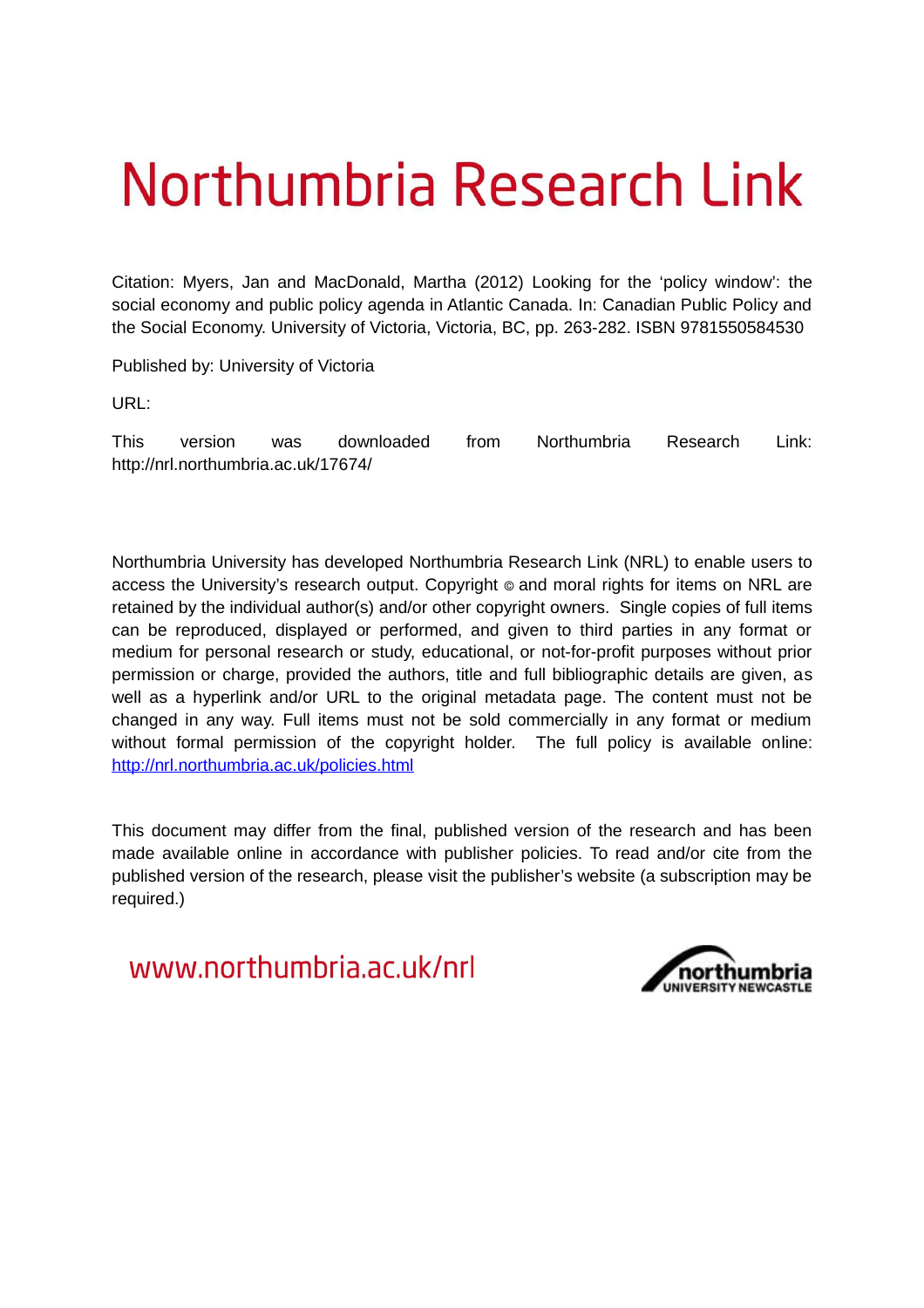# CHAPTER EIGHT

## Looking for the 'Policy Window': the Social Economy and Public Policy Agenda in Atlantic Canada

Jan Myers and Martha MacDonald

# 1. Introduction

This paper provides an overview of two significant pieces of work undertaken by the Atlantic Node of Social Economy and Sustainability (SES) Research Network under the remit of Sub-node 1: Mapping and policy analysis. Both of these projects produced considerable rich information and data. In this paper we are unable to do justice to the depth of information and learning produced. Nor are we able to provide individual profiles of each province and each of the projects involved in the research. However, there are a number of resources and materials that explore aspects of the policy research and give details on the different projects referred to in this paper, available through the SES Research Network (www.msvu.ca/socialeconomyatlantic)

We acknowledge that each province has its own peculiarities and own policy determinants and developments and that the policy and social economy landscape in each province is different and dynamic. What we have tried to do is to do is to draw out themes and practices that are found in common, rather than specific issues relating to particular organisations or provinces. We have also documented significant changes that have impacted government and social economy organisational relationships since the onset of the overall SSHRC-funded research in 2005. This also allows for comparison with other jurisdictions and provinces where similar activities are taking place.

While we looked at policy areas of importance to specific organisations (nonprofits, voluntary and community organisations, co-operatives) or industry sectors, framing our discussion in relation to co-construction and co-production of public policy (see for example, Vaillancourt, 2008), particular attention is paid to crosssector, multi-stakeholder opportunities. We use as our stepping off point Kingdon's concept of policy windows—moments in time where the combination of actors, context and issues comes together to effect change or to move a particular issue on to or up the government or political agenda and we are able to map some of these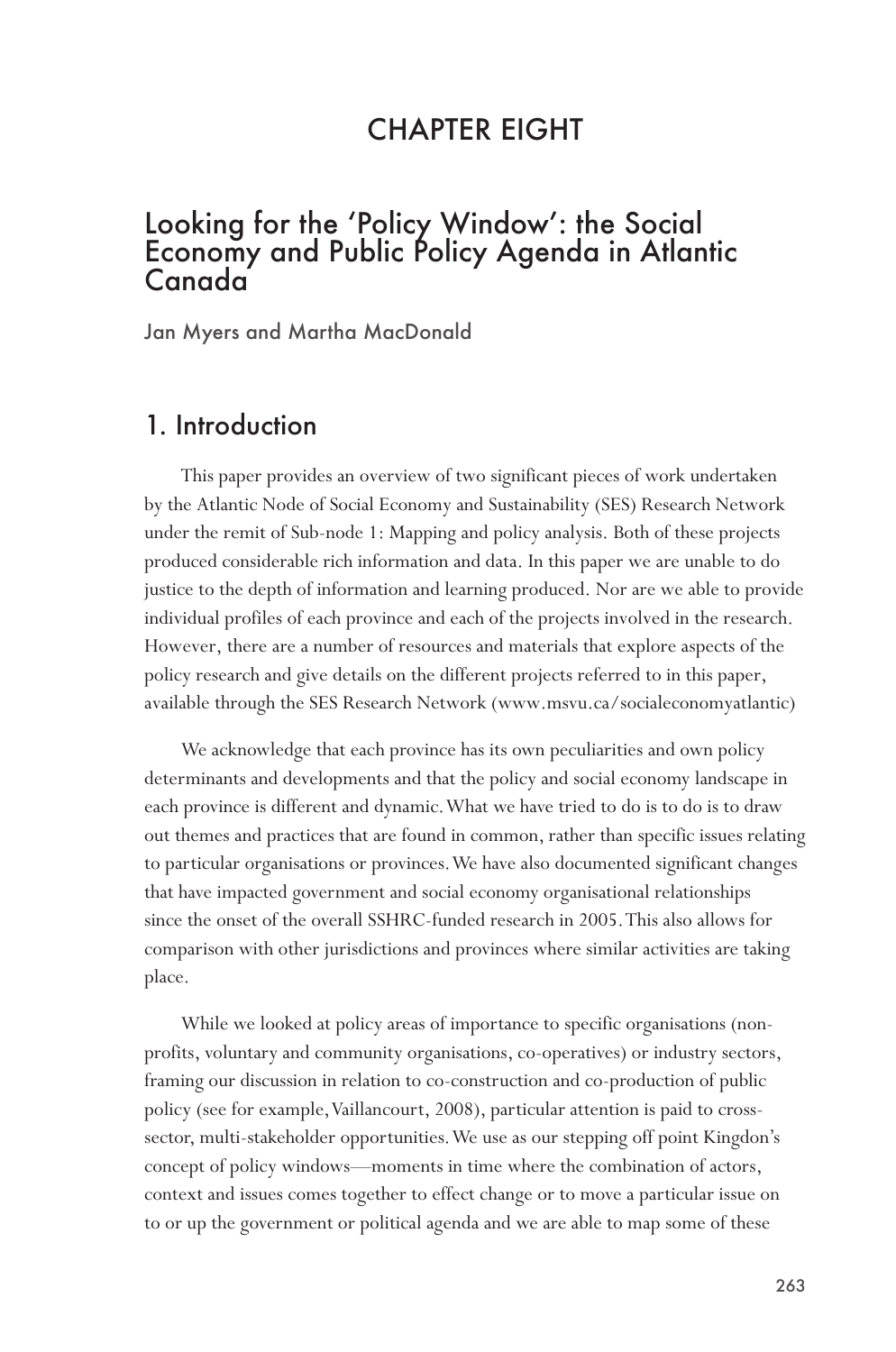changes in the Atlantic Provinces. For Kingdon, "public policy making consists of a set of processes including at least (1) the setting of an agenda, (2) the specification of alternatives from which a choice is to be made, (3) an authoritative choice among those specified alternatives, as in a legislative vote or a presidential decision, and (4) the implementation of the decision" (1995, pp. 2-3). Within this process, Galligan and Burgess (2003) point to the pivotal role of "policy entrepreneurs" who act at critical times particularly in relation to phases (1) and (2) above. These might be particular politicians or government ministers. If we broaden the concept to collective entrepreneurship this may also include significant shifts in influence of, for example, voluntary initiatives and coalitions at different times and in different locations.

In both research projects, we looked at policy areas that deal with specific services and single issues. Here, many of the relationships between government and social economy organisations are bi-lateral (for example, geared around discussion of funding and service requirements). We also found it useful to explore more crosscutting issues that allow for a variety of economic and social actors to be included at the "policy table." These complex or 'wicked' issues include, for example, poverty reduction initiatives and rural economic and social development. These types of issues can open a 'policy window' (Kingdon, 1995; Galligan & Burgess, 2003), which provides opportunities for both vertical integration of policy development (different levels and tiers of government) and horizontal and networked approaches (both intragovernmental department liaison and wider stakeholder involvement). This calls for a range of purposeful, multi-stakeholder relationships or active alliances.

It is important, then, that there are levels of government, departments, and officers within departments to facilitate engagement with a range of stakeholders with the intention of being influenced. It is equally important to have an organised non-governmental sector to put forward ideas and local solutions. This requires both organized social economy infrastructure and a range of mechanisms, supported by government, for increased meaningful and purposeful exchange. This paper is an initial attempt to document where some of these initiatives have taken place, the opportunities that exist, and the enabling factors which may be required.

#### Purpose and Methods

For the purposes of this paper, the 'social economy' is an umbrella term for a number of groups, organizations, and sectors (e.g., voluntary and community sector, co-operative sector) that is broader and more inclusive than the "third sector," includes 'community economic development' and contributes to a 'vibrant civil society.' The social economy operates within (and sometimes apart from) broader economic and social systems that are governed, controlled, influenced and historically dominated by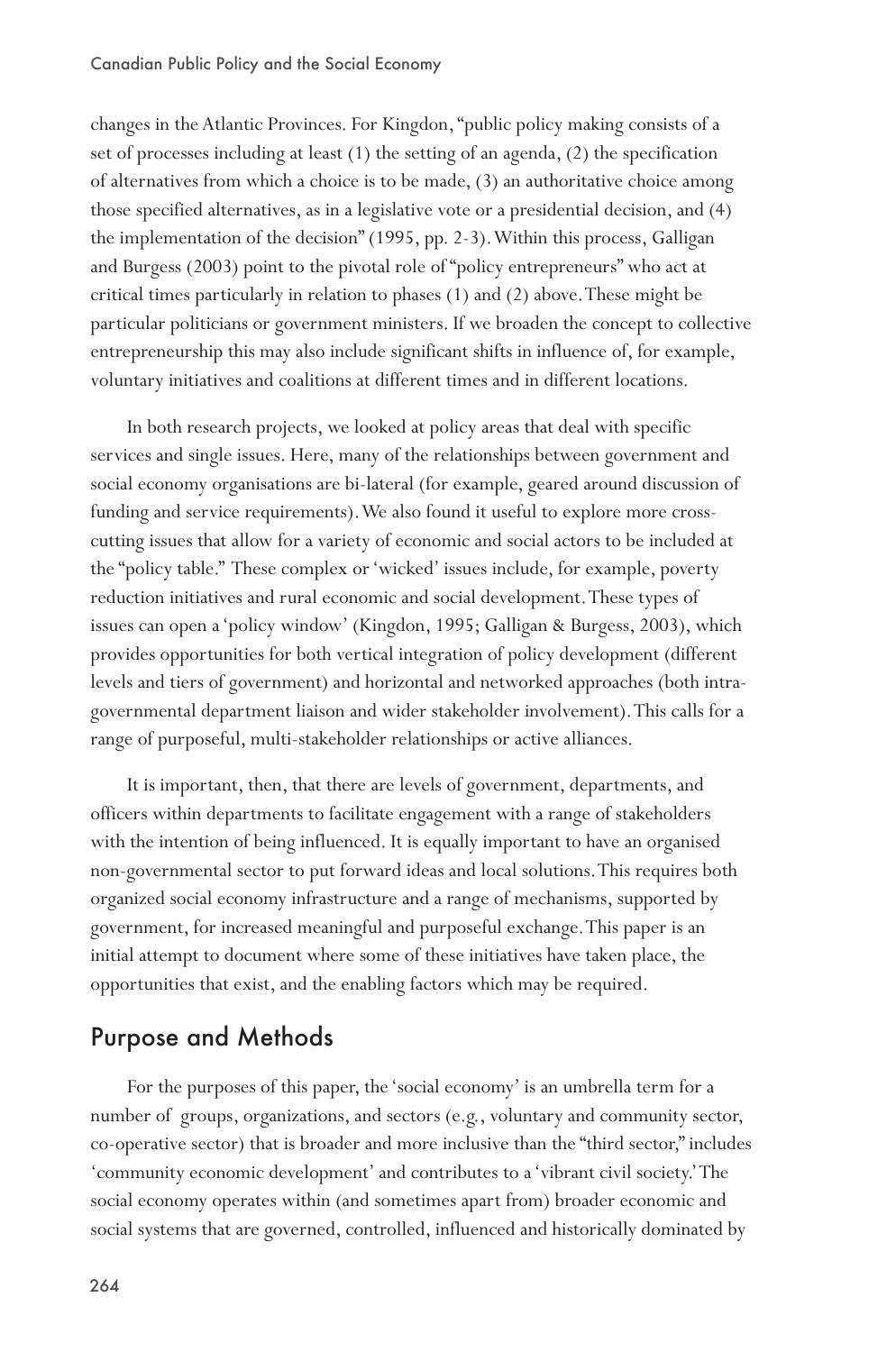public and private sectors. Finally, the social economy is a "bottom-up" concept coconstructed by the actors who make up the social economy in their localities. Place, community and participatory democracy can be seen to be important cornerstones for engaged social and economic activity. This can be seen in a range of activities and community-based actions undertaken by social economy actors, such as: caring for community members and environment; creation of new projects to meet social needs; providing equitable and accessible employment and leisure activities; community ownership and control of local amenities and services; campaigns to protect habitats and endangered species; and celebration and revitalisation of communities and cultures.

The first piece of work undertaken was to map and provide an inventory of provincial legislation, policies, programs and initiatives directly relevant to community economic and social development and the social economy (see Myers & McGrath, 2009a-d, for more detail). The process of carrying out this type of scan allows us to form a base line assessment of "current" government strategies, political commitments, jurisdictional and departmental remits, and action plans, which can then be used to monitor future developments. It also provides for the assessment of proactive and/or reactive engagement in policy development by both those within and outside of government. Furthermore, it gives a platform to assess espoused philosophies and strategies outlined in government department plans and statements with activity at a community level.

Mapping policy developments can provide insight into the changing priorities and language used by successive governments in relation to the diverse sectors of the social economy. It can provide a timeline for the acceptance and embedding of concepts—the move from marginal to mainstream (such concepts would include social economy, social capital, social enterprise, venture philanthropy, and social entrepreneurship). This also links to the visibility of certain sectors—volunteerism over (paid) voluntary sector; non-profits and charities rather than co-operatives. These observations also link to the generation and development of the social economy in different localities and jurisdictions.

The policy scan and review gave a useful platform and foundation to support research in each of the Maritime Provinces to further develop dialogue with key stakeholders. This second phase of the research involved interviews and discussions with key respondents to identify gaps and opportunities for collaboration and inclusive approaches to engagement and involvement linked to improved policy planning and decision-making. This helped to identify points of fracture between policy and practice with regard to supporting social economy organisations and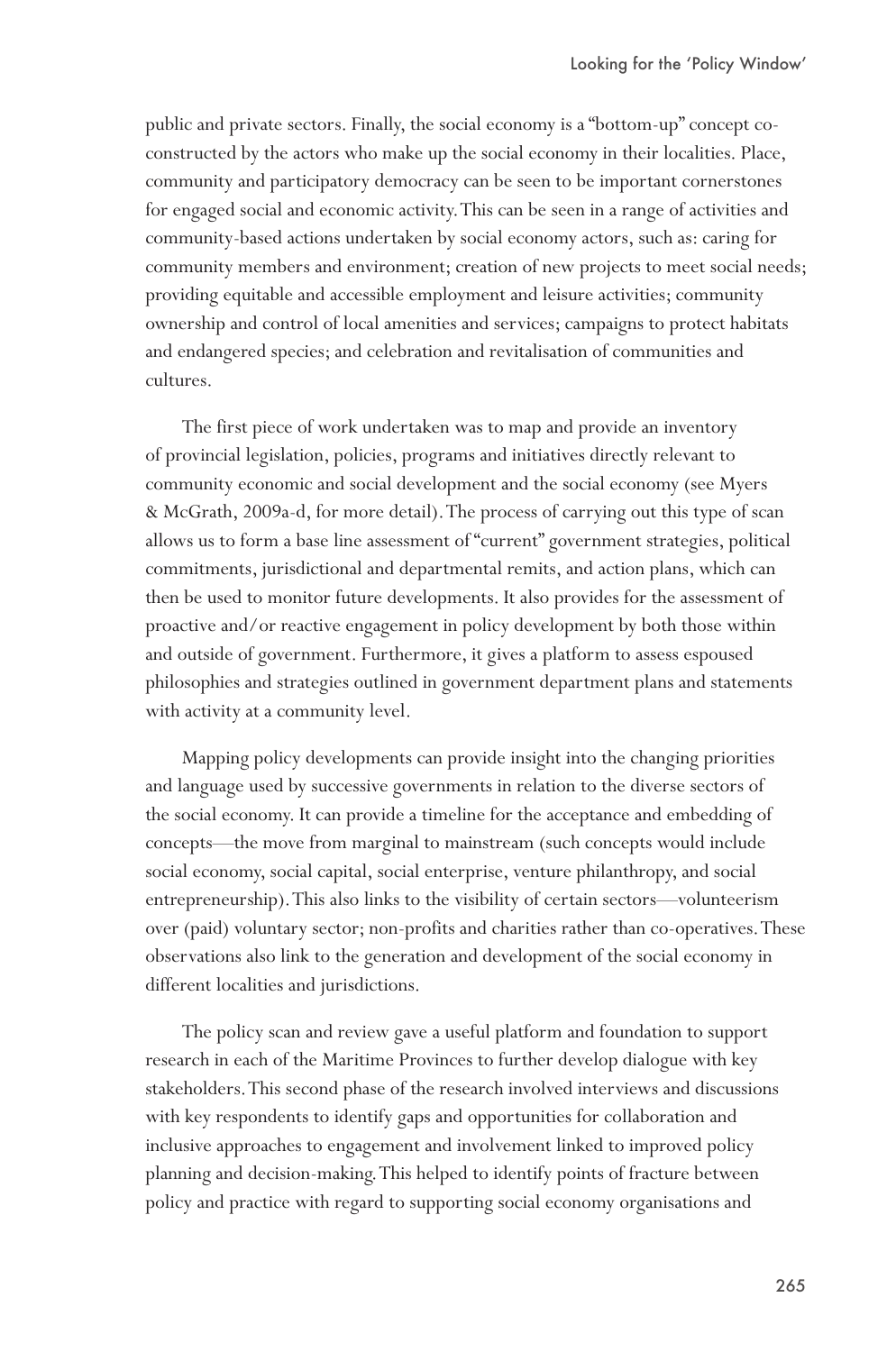enterprises, as well as good practice on the ground in developing and sustaining relationships and dialogue between sectors.

The policy threads project examined the many ways social economy organizations interact with the policy arena with the aim of pulling-out, summarizing and thematically organizing/analyzing their policy findings, and exploring the implications and/or recommendations for practice. In order to trace the policy threads running through the Node/sub-nodes' projects, documentary analysis was undertaken, based on project proposals, reports and papers produced. Phone interviews were also conducted with some project researchers and sub node coordinators to clarify the policy issues and implications and to invite further elaboration (see MacDonald & Reiners, 2009, for more details). Many of these projects involved social economy organizations that are delivering programs and services–i.e., helping to implement or produce government policy. These activities fall into two main streams–organizational responses geared to delivering government-initiated programs and services, and those filling gaps in services. A number of the social economy organisations involved in the Sub-node projects were also actively involved in advocating for policy changes and initiatives, particularly in relation to marginalized groups, sectors and communities.

In addition, several Atlantic Sub-node projects focused on social enterprises such as coops, credit unions and others offering goods and services for sale in the market. They are affected by policies geared largely to the private sector. Some projects looked at the experiences of specific enterprises in particular localities or areas of work, for example, rural women's entrepreneurship, which focused on a particular co-operative in Prince Edward Island (PEI). Others focused on cross-cutting issues of importance to a range of social enterprises, such as financing; accounting for cooperatives, performance measures; management tools for coops; developing indicators of the 'coop difference,' and employment law and workers cooperatives.

In both research studies, we were looking to discover the levels of commitment to and awareness of, social economy organisations in the region, and the spaces where, and mechanisms by which, government and social economy organisations intersect. In addition, we wanted to explore the scope and range of influence that social economy organisations have on identification of problems and issues in their communities and industry sectors (co-construction of public policy) and the capacity to offer mainstream services and alternative solutions to identified needs (co-production of public policy deliverables). Moreover, we were concerned to identify opportunities and challenges of cross-sector alliances with regard to setting the agenda for policy deliberation and direction; the choice and implementation of policy decisions; and the subsequent delivery of goods and services.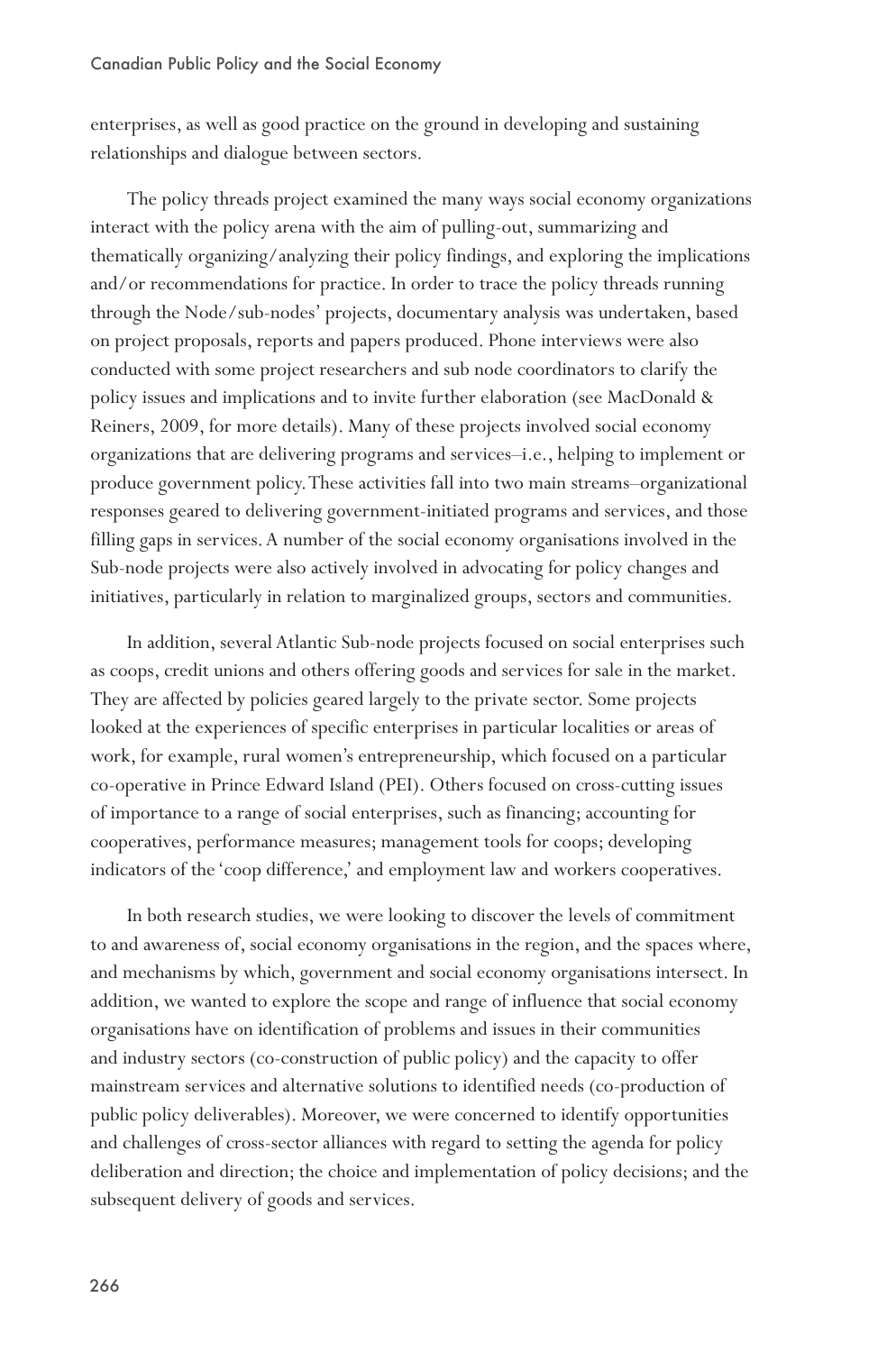#### Policy in Context

Brown (2005, p. 4) notes that "trends in government finance and policy in Canada and elsewhere indicate an enhanced future role for the Social Economy (SE) [with] responsibility for social services (e.g., in health, immigration) increasingly devolved from federal to provincial; provincial to municipal; and municipal to community level." At the same time, there are continuing and emerging pressures (e.g., credit and financial crises, rural decline, globalization) that require collaboration among governments as well as participation of social economy organizations to "combine insights and actions of multiple actors learning about what works in particular places, and how to make it happen 'on the ground'" (Bradford, 2005, p. 4). The move towards building collaborative processes recognises the need to promote both informal and formal networking opportunities between government and nongovernmental organizations. This effort to bring together individuals and organizations that have different, but inter-connected and interdependent interests can serve to reduce the perceived and actual power divide between government and civil society participants. In the longer-term, collaborative strategic alliances can work towards the democratisation or equalisation of these relationships. Evidence from the policy threads and policy scan projects shows there is a long way to go in terms of developing such collaborations and cross-cutting initiatives.

For each of the Atlantic Provinces, it is possible to list all departments and a number of programs that relate to supporting aspects of the social economy. For example, in 2007, the Bradshaw Report (Bradshaw et al., 2007) identified 26 separate government departments in New Brunswick, each having their own relationship and set of protocols in relation to the voluntary and non-profit sector alone. In PEI, there are seventy-five municipalities, ranging in population from 77 to over 32,000 people, providing a plethora of services. The Department of Communities, Cultural Affairs and Labour (2008) describes:

> complex layers of community development areas, incorporated community development groups, economic development districts, school boards, health districts, and watersheds, along with all other components of governance from the Provincial level, including a network of 'regional communities of interest' under the Community Development Bureau system.

This complexity and fragmentation can result in short-falls in community planning, assessments and development. The lack of a unifying central department with responsibility for social economy organisations, for example, can mean a mix of jurisdictional responsibilities and can result in a lack of strategic development in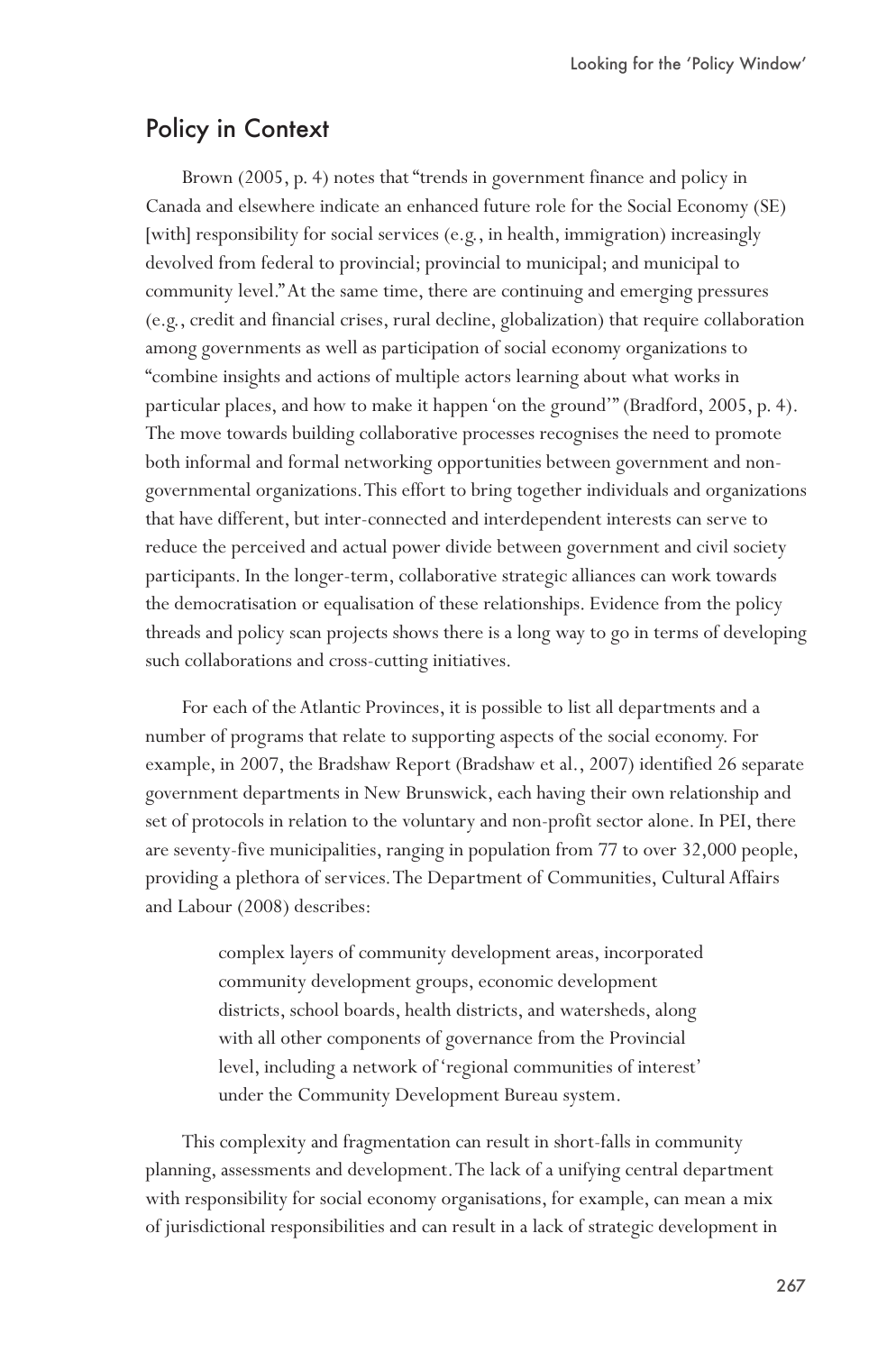relation to government-sector relations and cross-cutting issues that affect more than one government department and or level of government. It encourages (intentionally or not) what is referred to as a silo mentality: a focus on specific departmental mandates that discourage inter-departmental communication and cross working. SEOs often find their broad interests out of synch with such government silos and often work on a broader territorial basis. For example, environmental groups intersect with agriculture, forestry, fishing and tourism departmental interests. As we shall see later, this can also increase the administrative burden on SEOs, which can have consequences for their capacity to balance their own organizational aims and objectives as well as deliver on government agenda.

However, we need also to pay attention to the emergent and evolutionary aspects that result in changes in public policy. For example, Kingdon (as cited by John, 2003, p. 488) suggests that we should regard policy making as a "complex adaptive system" in which multiple actors react to crises or opportunities, are proactive about asserting marginal needs and then create or enact opportunities for changes to occur. For example, in New Brunswick, the appointment of a minister with portfolio for the voluntary and non-profit sector came after six years of concentrated activity on policy issues with the launch of PolicyLink NB in 2001. This was made possible through the federal government and pan-Canadian initiative—"Partnering for the benefit of Canadians" (part of the National Voluntary Sector Initiative–which focused on child and family poverty. The aim of the initiative was to look at building appropriate mechanisms and capacity building to enable more effective input by the voluntary sector into public policy matters. The Premier's Task Force on the Community Non-Profit Sector later undertook a process of consultation during 2006 and published its 'Blue Print for Action' (Bradshaw et al., 2007). This in turn led to the development of a Secretariat and ministerial brief for Community Non-Profit Organizations.

### Window Open or Window Closed: Emerging Themes That Present Opportunities and Challenges for Sector Relations

This section provides a broad overview of some of the common themes or threads arising from the research. As mentioned earlier, there are issues that are sector or province specific and it is not within the scope of this paper to develop an in-depth analysis relating to specific organisations or departments. Rather we flag some of the recurring issues that hinder active alliances between government and social economy organisations and highlight some of the good examples and windows for opportunity that exist to enhance relationships.

The policy scan indicated a concentration on substantive or administrative policy and relations. This includes program design, funding and accountability measures,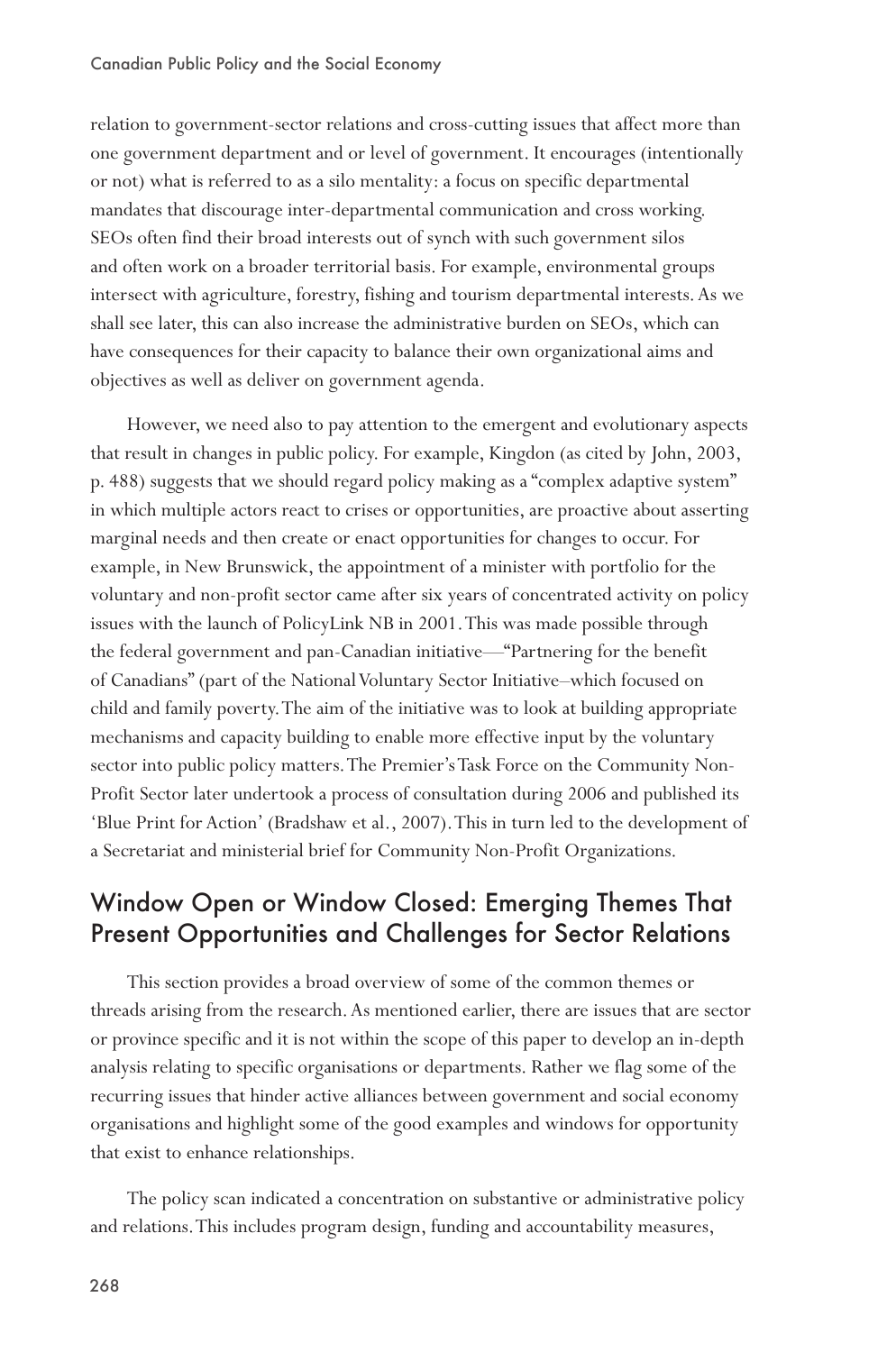and/or issue based concerns (e.g., employment, social exclusion and services for specified groups) often, but not always, in relation to resourcing and service delivery. Evidence of good practice can be identified in relation to, for example, single issue concerns (e.g., child care, elder care, learning disabilities, housing, drugs and alcohol services); communities of interest (Native communities, migrant and immigrant workers); and in relation to transaction relationships (often bi-lateral and concerned with service delivery, contracts, funding, accountability). While less common, there are also examples of commitments to working in partnership, or engagement of individuals, associations, and communities (via action plans, regulations, annual reports and accountability statements). Concrete examples of joint working (for example, through roundtables and task forces) can also be demonstrated:

- • Newfoundland and Labrador Violence Prevention Initiative, Women's Policy Office, Government of Newfoundland and Labrador: community partners make up a Community Advisory Committee, take part in and may co-ordinate and/or chair regional co-ordinating committees.
- The Nova Scotia Volunteer Advisory Council was established in 2008 and aims to bring together members of volunteer and voluntary organizations with government to develop action plans to address key issues affecting volunteers. The Council will meet four times a year with The Minister for Volunteerism.

There was certainly an open window to raise awareness and possible policy interventions with regard to the social economy in 2004, with the presence of a Liberal federal government and a stated commitment in the Throne Speech. This was echoed, for example, in Newfoundland and Labrador in the provincial throne speech, albeit with a narrower focus. The speech announced the development of the Rural Secretariat's remit to foster partnerships and decision-making between government and communities and to ensure that regional perspectives would inform public policy development and implementation. Beyond communities (i.e., municipalities), the speech detailed inclusion of women's and aboriginal voices in policy formulation, and a support for community service and voluntary commitment. By 2007, there was no specific mention of community, voluntary or co-operatives sectors in the provincial throne speech although there was an outlined commitment to individual selfreliance (poverty reduction strategy) and promotion of choice in service provision (Ministerial Council on Aging and Seniors). However, the tide turned again in 2008 with appointment of a new minister responsible for the Volunteer and Non-profit Sector. This gave renewed strength of commitment by the provincial government to "draw on the talents, energy and compassion of thousands of volunteers and hundreds of community-based organisations across our province who are working to make Newfoundland and Labrador a better place to live" (Crosbie, 2008).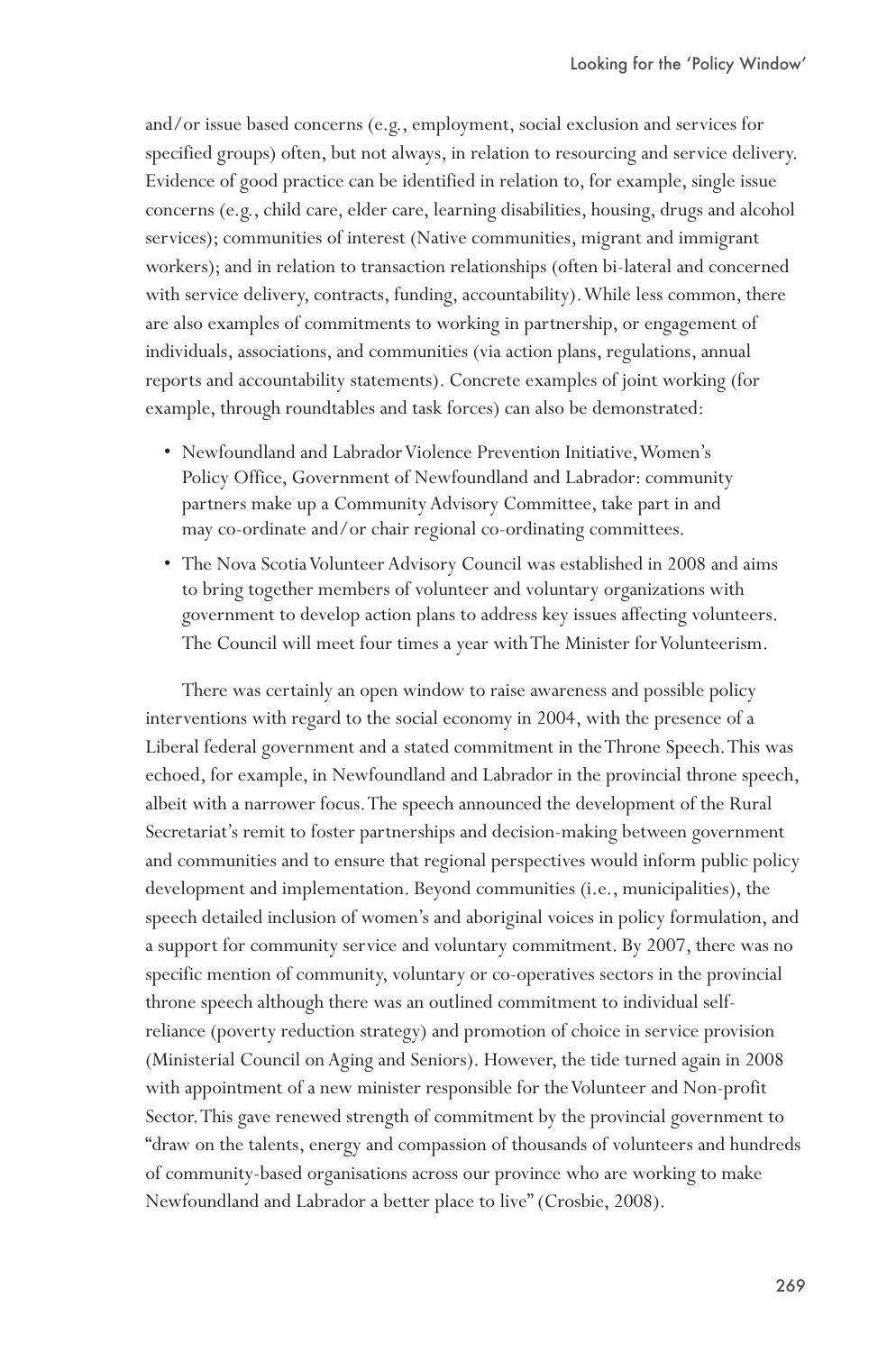In Newfoundland and Labrador, unlike other Atlantic provinces, the use of the label 'social economy' appears in practitioner and government recordings of speeches, workshops and in written literature. Even so, there is no consistent understanding or usage of the term. However, it is applied more than in other provinces to describe activities that involve social enterprises, non-profit organizations and co-operatives. This lack of usage of the term is not unusual and in many ways reflects how both government and social economy organizations or sub-sectors are organised: theme and issues based activities (e.g., health, education, business); services provided to particular sections of the communities (e.g., youth, seniors, people with physical disabilities, mental health issues and other specific needs); categorised by organisational legal and governance structures (e.g., charity, volunteer organisation, self-help group, co-operative, credit union). As one of our research respondents identifies:

Economic Development is probably our key partner, second is Community Services, but we cross all departments, we have this interdepartmental approach to our advocacy work. We work with Finance and the Securities Commission on CEDIFs and other financing. We work closely…department that governs co-ops, where our act is and they hold the inspector of co-ops function.

#### and

We are doing work right now…with the province. They don't associate themselves with the social economy, which is probably not a bad thing…like a lot of phrases in government; it resonates with some departments, like social services or economic development... When the CEDIF program was launched a decade ago, co-ops were not a part of that either and we lobbied and got that changed. Most of the economic development policies put in place prior to the last ten years never mentioned co-ops. Now we see it, we have influenced that (DNG Interview).

In this sense, the policy window for the social economy per se may be closing in Atlantic Canada, but there are windows of opportunity emerging (or opening wider) for specific sectors–voluntary and community organisations, co-operatives, and particularly social enterprises tied to meeting governments' aspiration goals of sustainability, well-being, and prosperity. In New Brunswick, this shift can also be seen in terms of government structures to facilitate government-nonprofit relations, as explained by a research respondent: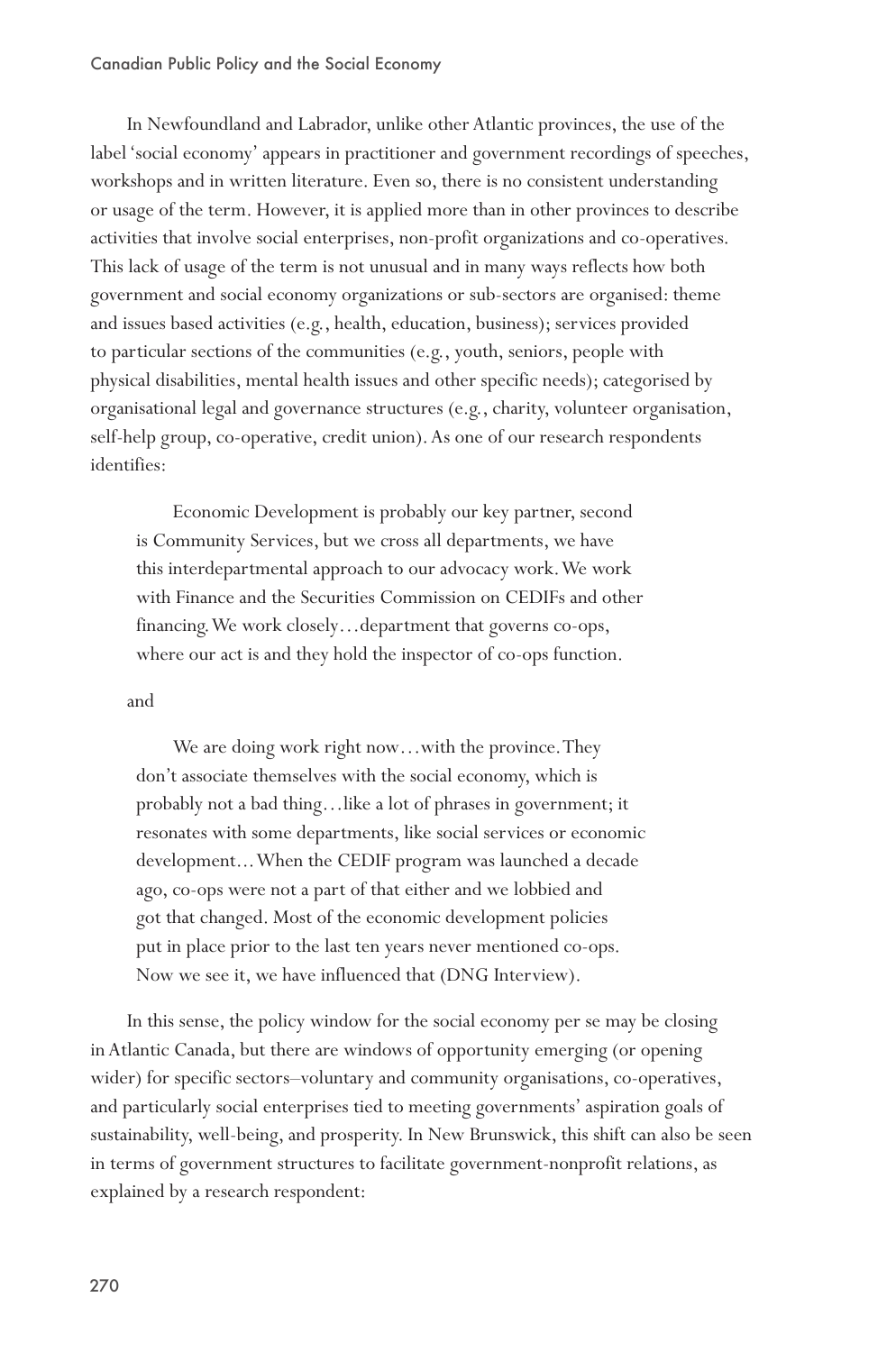[New Brunswick Community Non-Profit Organizations Secretariat acts] as a point of contact within government for non-profits [and] play[s] a support role in connecting non-profits with other departments…[The Secretariat] has an interdepartmental committee within government. Every department has assigned an employee to link with the Secretariat. There are regular meetings and…work…to provide access to nonprofits when they are needed for consultation in the policy development process…[The Secretariat] is exploring if there are ways [to connect] with the Department of Justice around co-ops. Not many co-ops are engaged in…regional network meetings, they seem to talk a different language than the community non-profit group. (NG Interview)

As illustrated in the quote above, despite these co-ordinating efforts, engagement in policy determination and design seems to be of a consultative nature than full participation. There are some cross-cutting issues–such as poverty reduction initiatives–that involve multi-sector organisations and actors, although often with an emphasis on public-private sector partnership. Involvement of "community" partners is geared to elected members (municipal representatives) and/or individual citizens. Moreover, inter-departmental and cross-sector working is more difficult to achieve when responsibility for relationships with the non-profit and community sector, or social enterprise, or co-operatives is "line-managed" by a particular department. Even where those departmental-sector relationships have been longstanding and extremely positive, it still inhibits wholesale take-up of working across boundaries. Departments that do not have a formal remit in developing relationships do not always have departmental capacity to network and participate in on-the-ground strategic alliances. We can see this illustrated in the views of one development practitioner:

Generally government feels that they have all the bases covered with the policies and programs they have in place…there areprograms for non-profits, businesses, there are financing programs...They use the term social economy when it is convenient, when they are trying to make a policy statement, but at this point in time there is not a real commitment to the idea. (DNG Interview)

There are ways around this, as this respondent explains:

I think the key for influencing policy is to have a champion on the inside that you can work with as a team to bring ideas forward. In many ways that is why we have been successful, we have champions in many departments.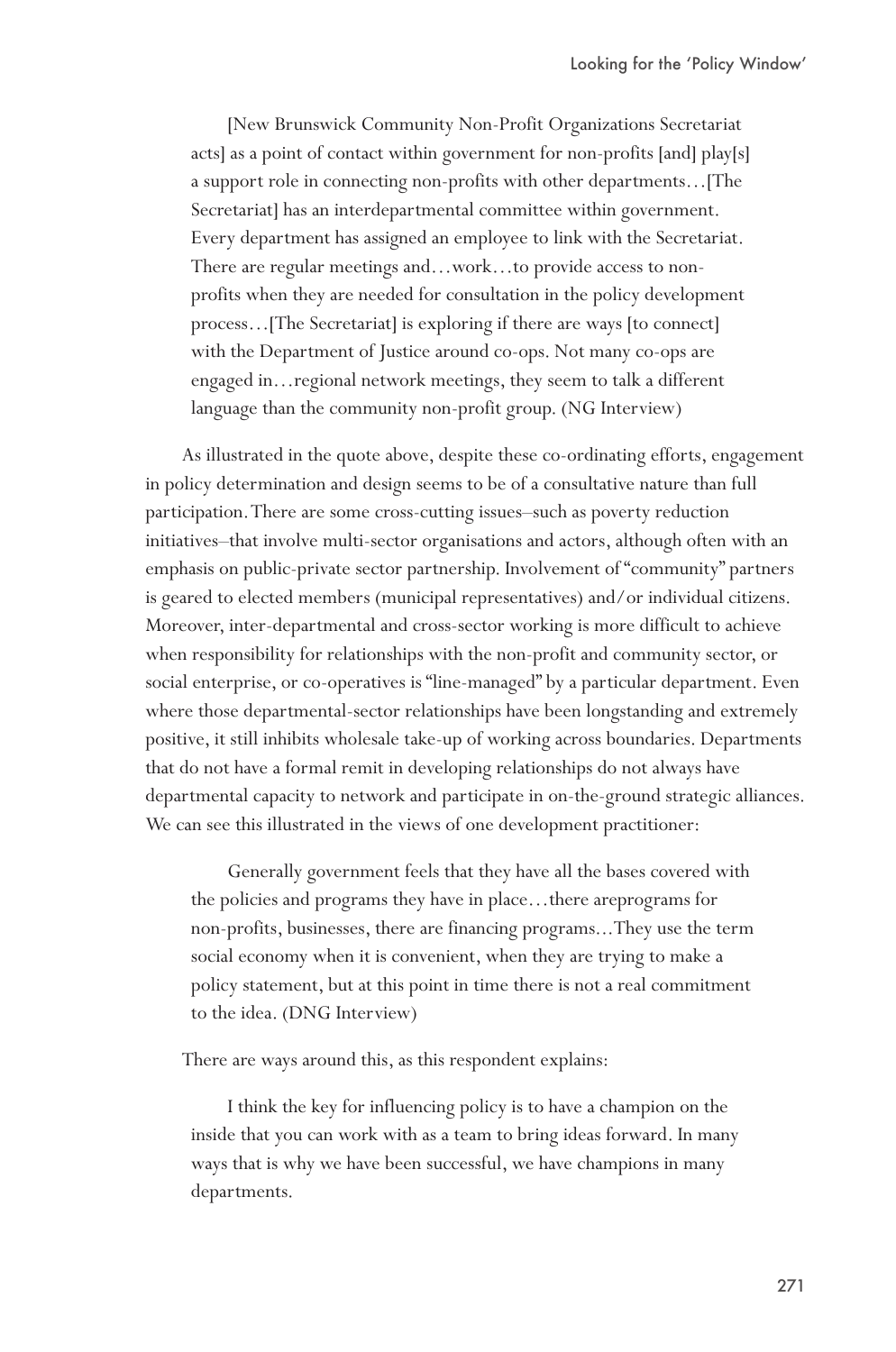The sub-node projects examined in the policy threads project provide clear examples of the difference supportive individuals on the inside can make–individuals do matter. Yet, several of these comments place emphasis on the individual organisations to develop capacity to articulate on behalf of themselves and on behalf of their sector and to engage with multiple government actors–capacity that has been eroded through a move away from core and long-term funding and grants to short-term projects and contracts; changing jurisdictions; and downloading of public programs. The shift to project funding is a significant trend, particularly commented on by non-profit organisations. It can be seen in the varied and short-term nature of programs and funding initiatives since the major government funding cutbacks in the mid-1990s.

The policy threads project clearly demonstrates the negativeimpact projectbased funding and ever-changing short-term initiatives can have on individual social economy organizations. There have been broader impacts, too, with the set up and closure of significant social economy capacity building, practice development and research/policy "initiatives," such as the Innovative Communities Fund (5-year initiative); the Canada Volunteerism Initiative (2001-2006); CVI Nova Scotia (2003- 2006); and the Co-operative Development Initiative (2003-2009). However, more positively, this last initiative has now been renewed through a successful linking to the rural development agenda. For example, in Newfoundland and Labrador, the Federation of Co-operative (NLFC) published a report in 2005 informing government (and those in the social economy sector) of the existence and role that co-operatives could have in developing the social economy and social economy enterprises, specifically in rural areas. The report actively links how the NLFC can help government fulfil their goals outlined in federal and Atlantic wide programs (Industry Canada and Atlantic Canada Opportunities Agency (ACOA)-respectively) to support social enterprise and co-operatives. More recently this has developed into a co-operative development strategy and alliance between NLFC, the Department of Innovation, Trade and Rural Development, ACOA and the National Co-operative Development Initiative, which includes establishing a co-operative developers' network, co-operative business development projects and increased focus on research and policy development relating to co-operatives. This process is clearly articulated by the experience of a co-operative development practitioner in another province: If you can align your goals and mission with the goals and the mission of the people you are trying to influence, you have a 90 percent better chance of success than if it is a tension filled thing. Sometimes the social sector tries to force or guilt the government into doing things, but they do not respond well to this because it is not aligned with their goals and values. You have to show [government] why doing the things you want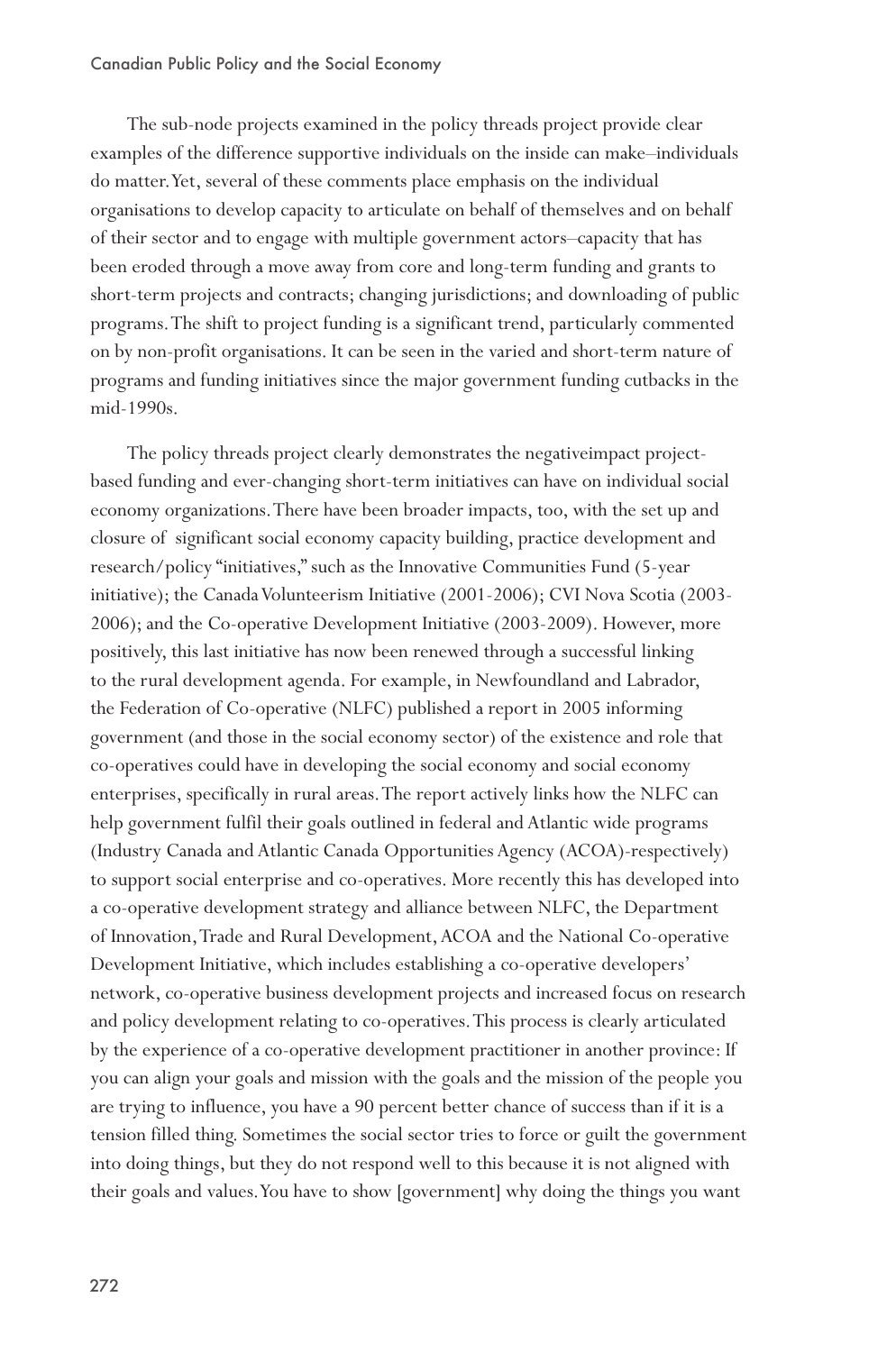them to do is good for them, make them look good and help them achieve their goals–they can buy into that.

The Co-operative Development Initiative has been a key support for the development of new co-operative ventures. For example, PEI does not currently have a midwifery service and there are no plans for an in-Province Service. The Co-operative Development Agency funded the Birth Options Research Network (a volunteer-run group) to carry out a feasibility study to set up a women's health co-op and birthing centre in PEI (Women's Network PEI: www.wnpei.org/midwifery. html). This also demonstrates the importance of specialist development agencies to support and develop community-led initiatives.

For their part, policy makers and officers often balk at the sheer size, complexity and range of social economy organisations and look for an apex organisation or intermediary infrastructure organisation to act as a conduit into the larger communities of voluntary and community organisations, charities, and co-operatives. The "different language" of co-ops and non-profits often makes it difficult for government bodies to understand and navigate the whole range of SEOs. This further points to the need, as Bradford (2007) suggests for "institutional mechanisms and governance arrangements that link area-based initiatives with upper level policy making." This works best with a central, high level, "single coordinating secretariat or desk for SE policies within each government" (de Clercy, 2009, p. 12). This does not negate individual departmental mandates and liaison, but can serve to strengthen communications and collaborative working. It enables "the right people from government' to participate: those with 'sufficient seniority…[and] longevity…across all the departments relating to all parts of the sector" to support specific sectoral policy, financial and funding frameworks and access to the appropriate policy tables (Carter, 2008, p. 9).

As identified above, there is a corresponding need for co-ordinating and bridging bodies among social economy organizations. For example, Newfoundland and Labrador is one of the most visible of the Atlantic provinces in its publication of reports, participation in regional and federal initiatives and involvement in research on third sector activities and contribution. This is due in part to the active involvement and remit of the Community Sector Council Newfoundland and Labrador (CSC). Like many organisations of its kind and in different countries (e.g., the UK, Australia) this local development agency works to support and develop local volunteer and voluntary organisations and community enterprises. Many, like CSC, have the ability to work at the interface with public sector and government in relevant policy development and implementation. They can also facilitate consultation with and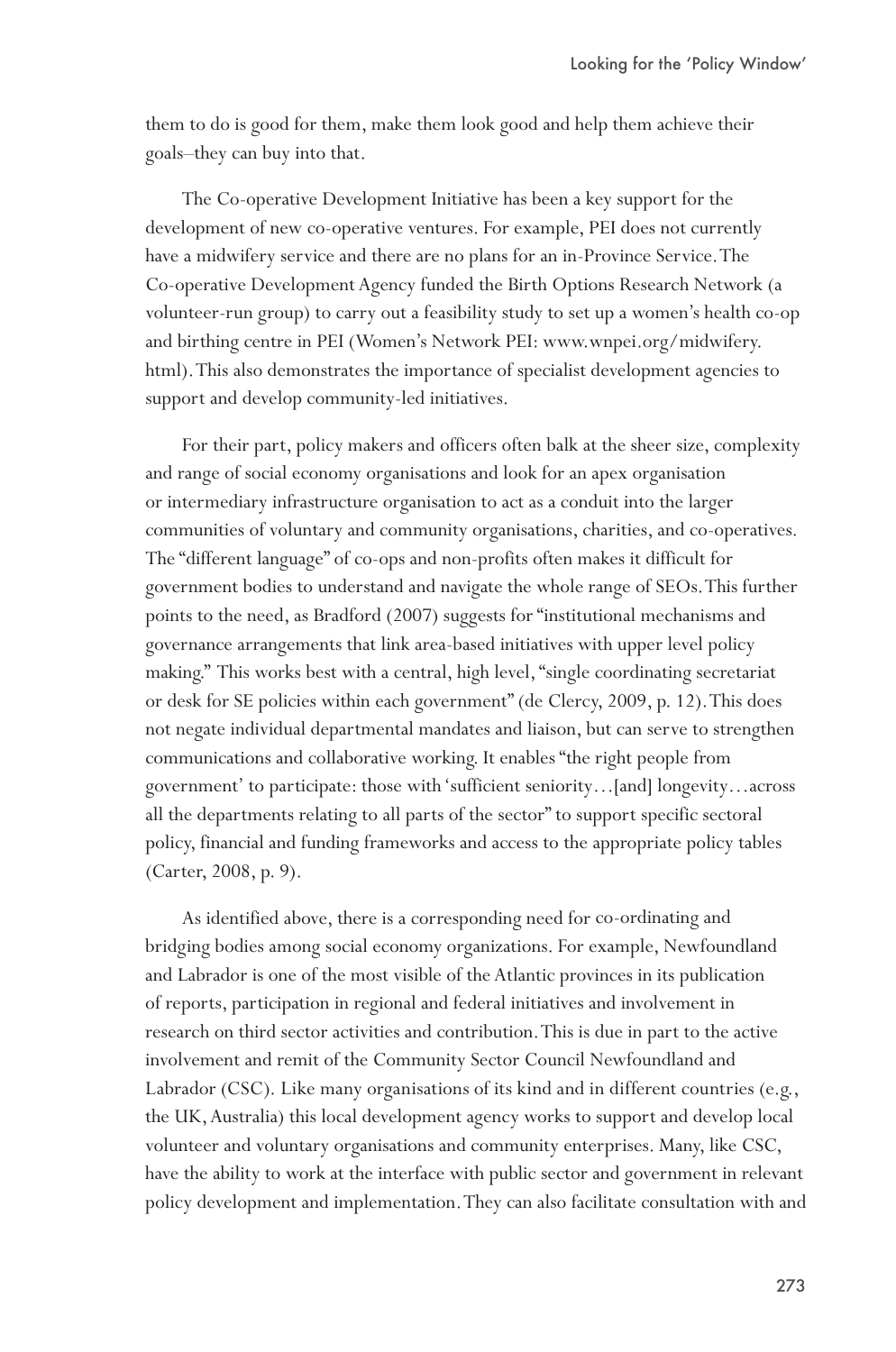input by their member organizations into appropriate levels of government and policy arena. Similarly, the Nova Scotia Co-operative Council (NSCC) has been recognised as a significant intermediary providing innovative support for co-operative development (Soots et al., 2007).

What we can see is that there are some established and emerging opportunities for collaboration in provinces and in municipalities in Atlantic Canada. There has been significant change in the social economy landscape in each of the four provinces since the start of the Atlantic Node research and projects in 2005, specifically with the appointment of ministers with portfolio for voluntary and community sectors in New Brunswick, Nova Scotia and Newfoundland and Labrador. But there are new organisational forms and emerging social enterprise activities that need to be accounted for in this changing landscape; and many organisations still do not feel they are active players at the policy tables where key decisions are being made, even when invited. Many projects in the Atlantic Node documented the frustrations of trying to get to the policy table and/or be heard once there. While early days, there is room for manoeuvre to significantly develop opportunities and to convert government rhetorical support into meaningful action and relationships. As Fairburn (2008, p. 5) observes:

In Canada, so far, it is only in Québec that a reasonably cohesive set of understandings and networks have been created around the idea of the social economy; and only in Québec have governmental resources (both provincial and federal) subsequently flowed in significant measure into the development of the social economy.

This necessitates a focus on high level structures and frameworks to support policy development around civil society and organisations that positively contribute to this. It is also necessary to acknowledge the operational and practical aspects that support organisations on the ground. As mentioned earlier, access to the right kind of funding is of prime concern. As one respondent complains:

The one agency that frustrates me the most from a development perspective, community perspective, from a finance perspective is [the federal agency]. They have no concept of community development or social enterprise, they mouth the words, but they are not in the game. They are so bureaucratic it is virtually impossible to do business with [them]...when they think of business development or community development, they only think of private sector activity. (DNG Interview)

Nonprofit and volunteer-led community organisations in particular are limited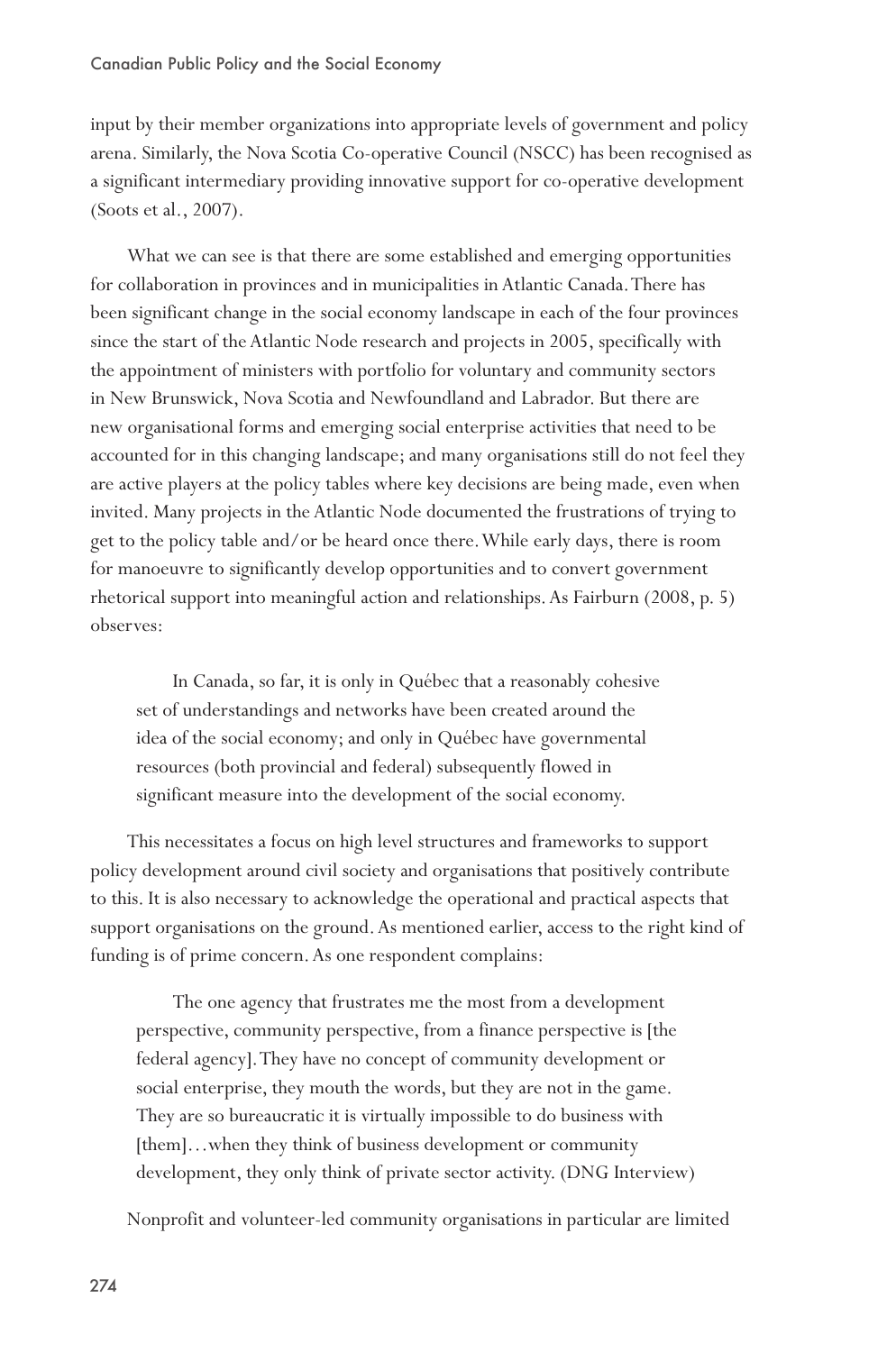by endless rounds of project funding and the administrative burden that comes with reporting to several funding bodies each with their own monitoring and reporting procedures, often fulfilled at the cost of service provision. This takes enormous energy away from their main work and can result in mission drift as organizations scramble to patch together funding from a variety of agencies, chasing funds that have specific priorities and terms of reference, and in their efforts to fit with externally driven demands for goods and services.

As mentioned above, project based funding constraints stymie long term planning and also makes it difficult to attract and employees with relevant skills and abilities. For example, a recent study in Nova Scotia showed that while education attainment levels of employees in voluntary and community organizations is high (the workforce in better educated then the national average), 60 percent of employees interviewed has been in post for less than two years with "job-hopping" being prevalent. The report suggests that this may be attributed to the numbers of employees employed on short and fixed-term contracts (Fraser, 2010). Staff turnover was a challenge faced by many organizations involved in our sub-node projects.

Often staff resources are limited by available funding or cut backs in core funding and inability (both in terms of service provision, but also in terms of legislative frameworks) to income generate. There are challenges in working across levels of government to patch together funds–finding matching funds, for example, where one level of government may be onside, but not another; or where funding in kind (for example volunteer input) cannot be included in budgets for funding. One long standing umbrella organization that links coastal community groups is turning to the social enterprise model as a way to escape dependence on the vagaries of public funding. However, this has its own challenges and is like jumping from the frying pan into the fire!

While social economy organisations are asked to do more with less, it is also acknowledged that many organisations rely on volunteer labour, and employees are often paid less than their counterparts in public and private sectors. This contributes to the staff burnout and turnover noted above. Many social economy organizations studied see the need to build capacity within and across organizations in order to effectively intervene on the policy front, but these efforts are stymied by the loss of seasoned staff. In Newfoundland and Labrador, a workshop and report commissioned and produced in 2005 by the Department of Human Resources, Labour and Employment on the development of the poverty reduction strategy concluded that there was a need to balance government responsibilities and partnering arrangements with the voluntary and community sector in order not to overload the sector and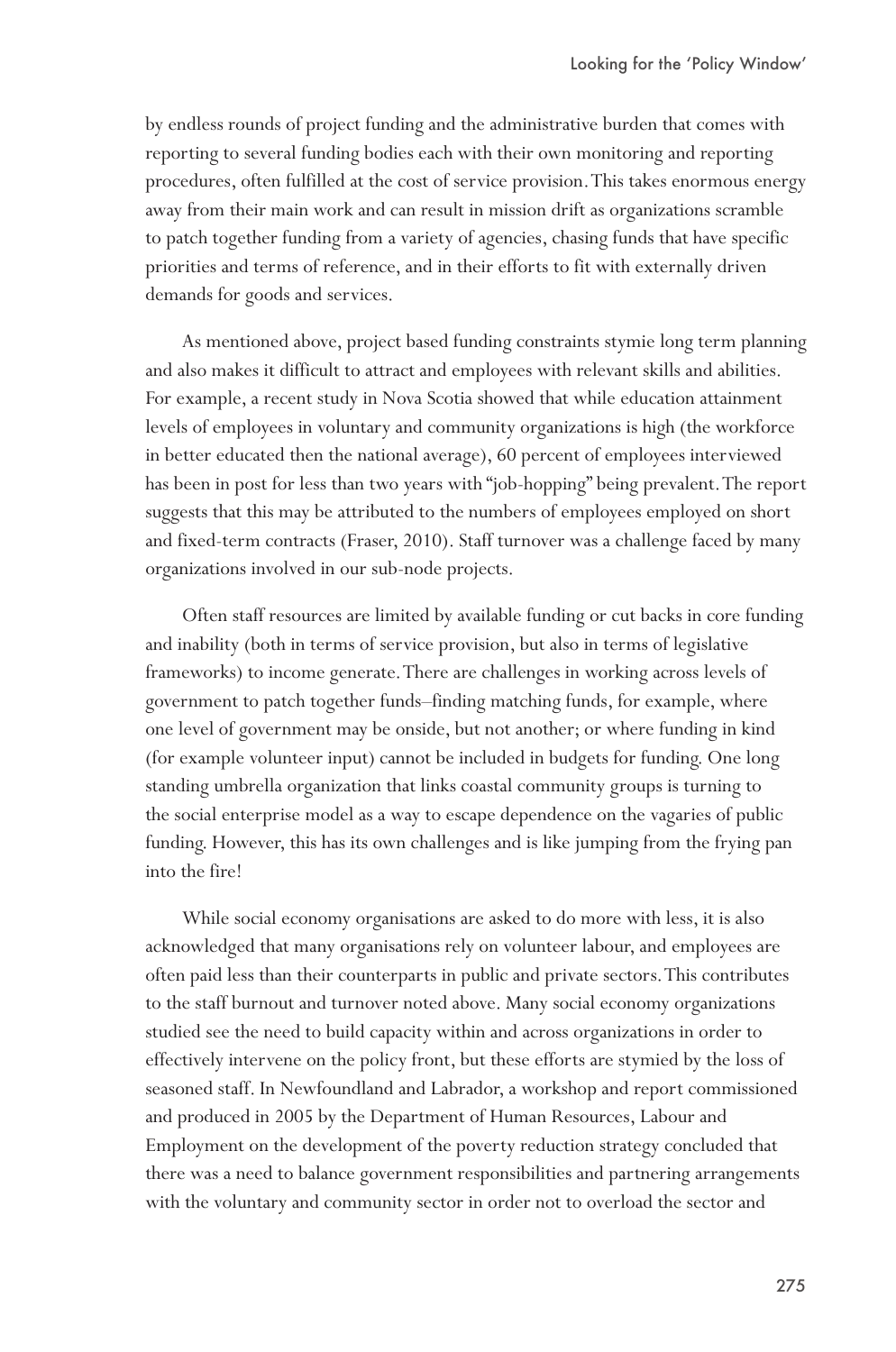that recognition of the contribution of the sector needed to be adequately resourced and compensated. There was, at this time, a felt need to also redress the shift towards economic development, which was increasingly overlooking the valuable social and community components to government initiatives.

The main support for development of social and community networks and resources in Atlantic Canada is through community economic development activity delivered through business focused programs. This consists of a joint federal and provincial initiative to support the development of new projects; more local community development targeted funding and community business development corporations' services, training and funds. As well as differing interpretations and weight given to policy platforms and focus—economic and social development, and social, economic and environmental sustainability, organizations can also be caught by the changing funding priorities, as governments change and the political winds shift. The push towards innovation and project work where an emphasis is on "new" work packages rather than proven practice can also result in organisations having to "re-invent" their services to attract further funding. For example, some organisations reported that even though program reviews were positive, programs were dropped because of redirections in funding policy. Some funding has restrictions regarding explicit "advocacy" work. Advocacy can put funding in jeopardy, especially for those groups funded to deliver programs. Funding for advocacy work per se is not generally available, while private sector organizations have a number of resources to draw on to support their lobbying efforts. Even where good relationships exist between specific organisations and individual program funding staff, these staff are often not in a position to influence policy decisions at a macro level.

Finally, there is a need for legislative and regulatory review to allow for new hybrid organizational forms (social enterprises and social businesses) and the move from organisations being grant dependent to income generating and trading as part of their overall mission and service goals, which may in turn subsidise those parts of their work that are difficult to attract funding/donations. As Eakin and Graham (2009, p.16) point out, "problems with government regulatory and accountability requirements and processes have been identified in a number of studies over several years. The issues are therefore well understood but remain unresolved." In addition, as one interview respondent remarks, as yet "there is little cross jurisdictional support or understanding of social enterprise" (NNG Interview).

Social enterprises are challenged by accountability requirements and performance measures used by government programs that are not reflective of their goals. Multiple bottom lines are becoming more common in social enterprises, but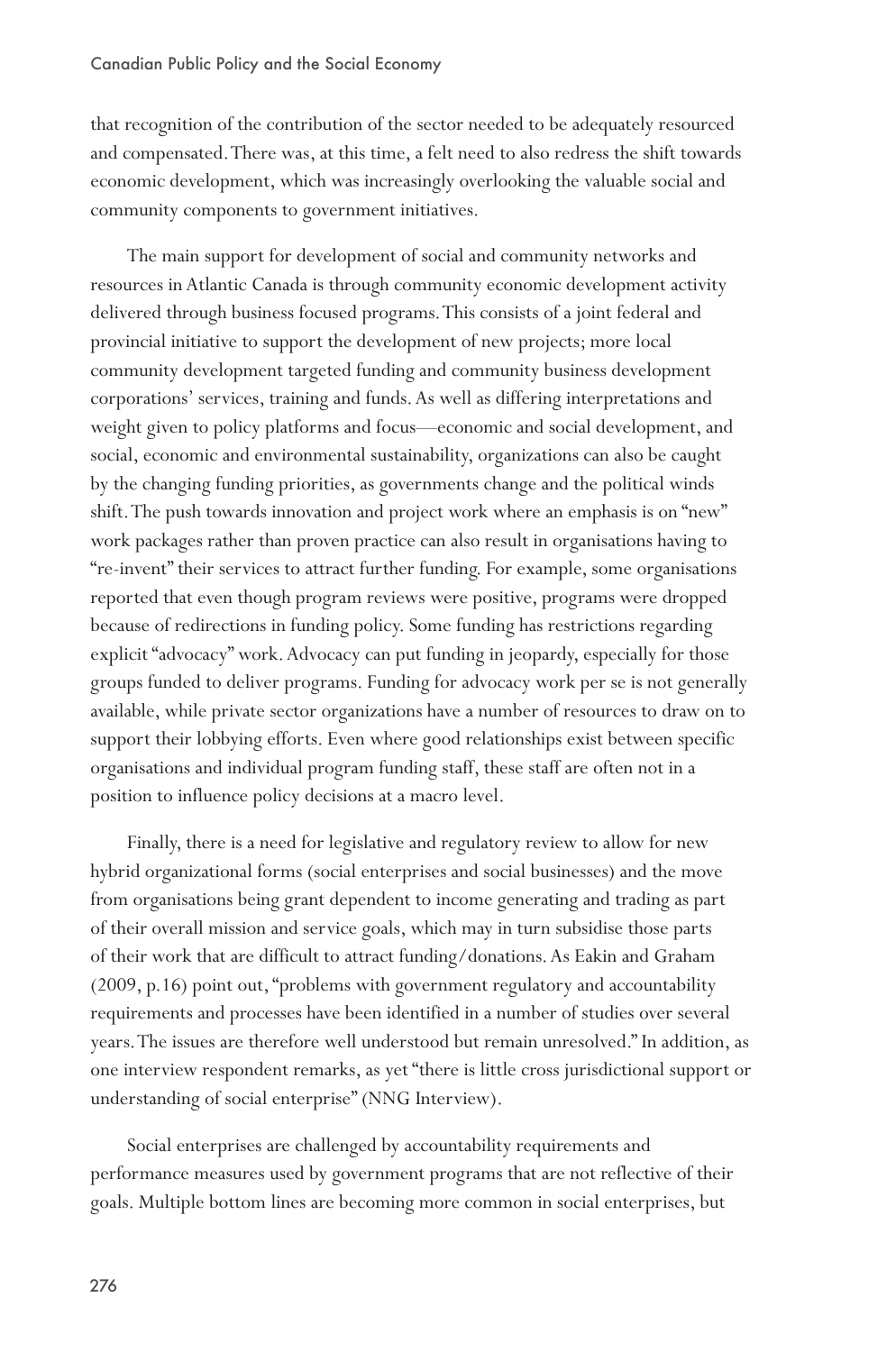may not be compatible with investment criteria geared to the private sector. Social enterprises studied in the Atlantic Node are also looking to government for more than capital. For example, training and other capacity building supports are needed. Several projects showed the need for policies to facilitate domestic fair trade in food products, which would support a variety of social enterprises involved in food production and distribution. Other policy areas, such as employment law, also need to be considered from the point of view of social enterprises. Employment law, based on the fundamental distinction between employers and employees, creates many challenges for worker co-operatives.

#### Looking Forward

As mentioned, the last five years has seen significant change in the policy environment for social economy organisations in the Atlantic provinces. Some of this has been connected to changes in government and government personnel; to the development of new areas of responsibility for social economy organisations in different parts of government; and the continued growth of social economy organisations and networks. There are also examples of inter-connectivity between government departments, and between provincial, municipal and private sector organizations, some of which include social economy representation or strategies and action plans that outline intention to include citizen's organizations and social economy organizations in current and future policy deliberations. As a key respondent suggests, this "has been a learning process for both sides…and now there is more dialogue [between the sectors] the…process has been evolving", but warns that:

Engagement needs to begin from the start, true engagement means being involved in the whole process. Both sides need to honest to build trust, open discussion from the start. This can be tricky, non-profits are worried it will impact their funding, and government sometimes has confidentiality issues. [We] need an open mind, need to be willing to do things differently, need to try different angles… [We need to] recognize different expertise and work together; [we] need to be willing to hear the other side. [We] need to engage people that are impacted by policies and [we] need a voice at all stages, including development and implementation. (NG Interview)

One aspect of the need to do things differently consists of, in the words of one interviewee, the need for "entrepreneurial solutions" (DNG Interview) with regard to capital investment (in start-ups and new forms of organisation; development of patient capital); capacity building; awareness and promotion and in practical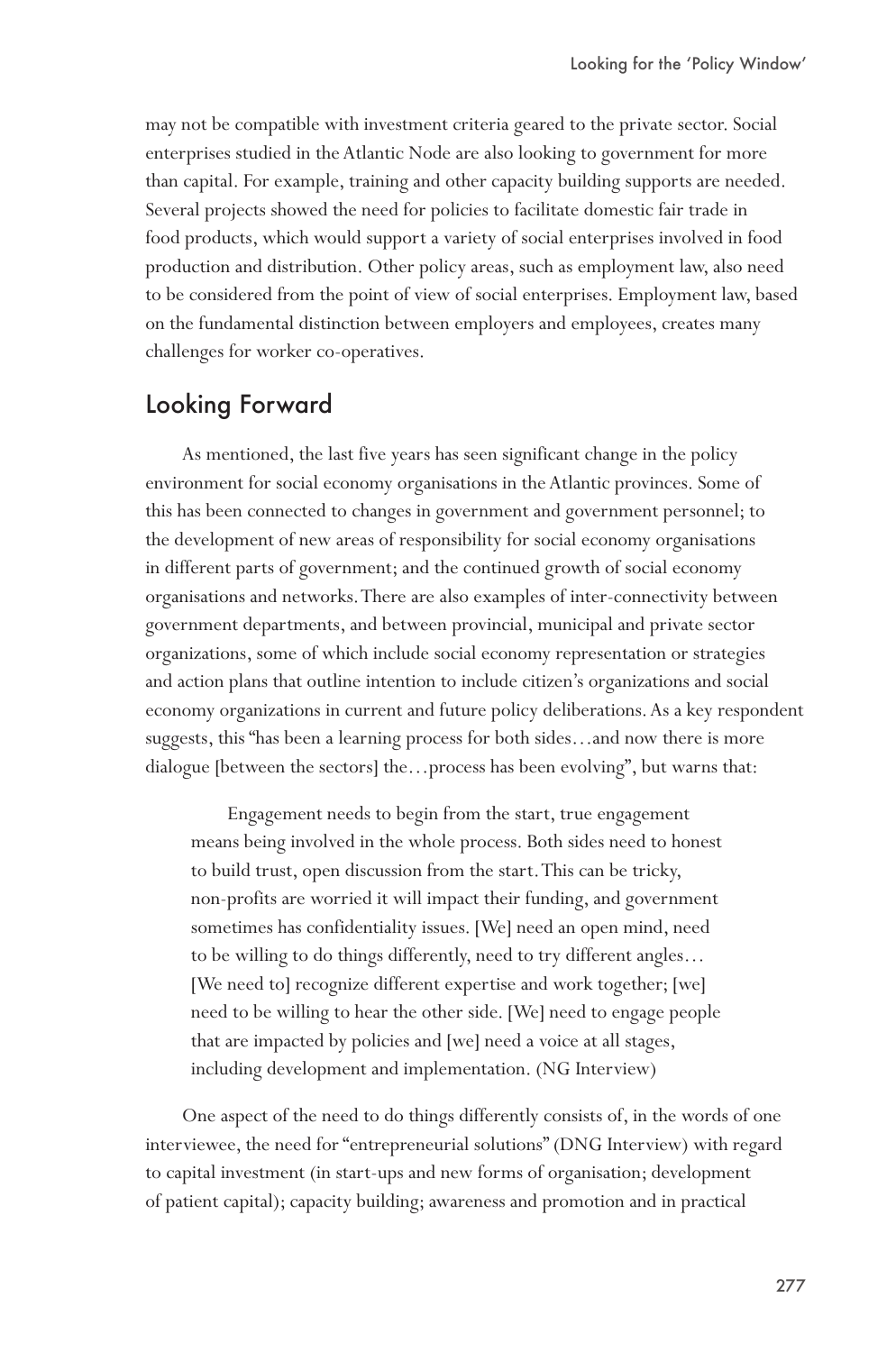issues which link to economies of scale and can help with administrative costs for organisations and in seeking new work, for example, business development advice and procurement.

There are also opportunities for the Atlantic provinces to apply lessons learned from other provinces and from review and reflection on programs and developments in their own jurisdictions, particularly around cross-cutting issues such as poverty reduction, violence against women, environmental issues and rural initiatives. For example, we learned that more education is needed to keep social enterprises visible throughout the policy realm. One approach could be to develop a social enterprise lens, similar to a gender lens, through which policies and programs can be evaluated. An alternative (or complementary) approach is to develop more targeted programs, including funding, aimed at social enterprises. Quebec provides a model for such initiatives (see for example, Loxley & Simpson 2007; Mendell, 2009; Mendell & Neamtan, 2009). Sectoral policies can be used to facilitate the growth of social enterprises, as in Quebec.

Another example is the Rural Communities Impacting Policy (RCIP) project, which produced a series of tools and resources on using research and influencing policy. As with the development of relationships between government and community regarding health and well-being, the RCIP also provides opportunities for learning in terms of improving and increasing "citizen participation and...individual, organisational and collaborative capacity to support broad participation in rural development" (Langille et al., 2008, p. 45). As discussed earlier, this collaborative capacity building resonates with the moves away from transaction and bi-lateral relationships between government and social economy organisations (regarding funding and specific sector-department relationships) to broader, more issue based strategy and thinking, which require local knowledge and context-specific interventions. There is, therefore, a need for developed collaborative, multi-sector, multi-stakeholder alliances, which Bradford notes were significantly absent in policy practice in Canada in 2003 and remain in limited supply in our more recent research.

In conclusion then, we have identified a number of themes and lessons learned from our research, not all of which we have been able to explore in detail in this paper. The research in the Atlantic Node shows little evidence of co-construction of policy. The policy process remains largely top-down with elected government representatives driving policy development. However, the size of each province allows for relatively easy access to Premiers, Ministers, MPs and Deputy Ministers and individual relationships sometimes create the avenue for discussion around policy development when the relationship is based on mutual trust and respect.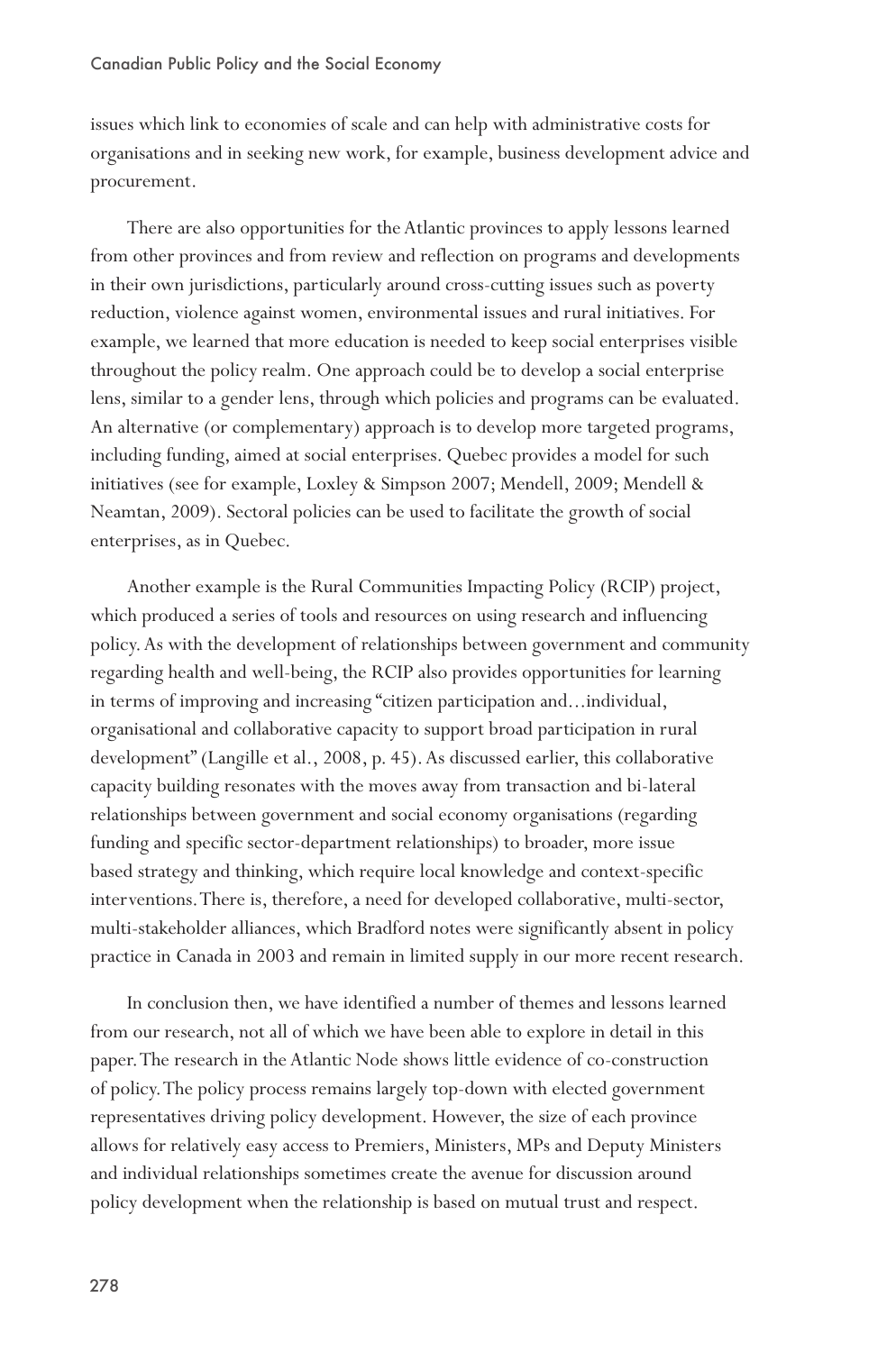These relationships need to be formalized and institutionalized (without losing trust, confidence and flexibility).

Lessons learned include the need to build partnerships with government and the importance of leadership: "There needs to be shared leadership and ownership" and "strong partnerships require an active role for all partners…everyone needs a role to play" (RNG Interview). This links to the need to minimize silos; the importance of networking and multi-stakeholder approaches; and the need for coordination horizontally and vertically within and across governments. To do this there needs to be education, flexibilities with regard to government structures and alliances, and capacity building to allow full participation of community members and social economy organisations in policy deliberation and development. This may mean specific support including appropriate range of funding and sector development support initiatives and also the development of research and evidence gathering capacity.

We have learned for example that in Atlantic Canada, the social economy is not well understood by government or social economy practitioners 'on the ground'. This may not be such an issue if we have territorial and sector policies that actively support, promote and capture the full value of the goods and services provided, and the resources used (and saved) by the range of community organisations, voluntary organisations, charities, non-profits, co-operatives, campaign and advocacy groups, networks and coalitions that exist in different parts of Atlantic Canada.

It may not be an issue if we have strong, funded, intermediary organisations that work on behalf of sector organisations at operate at the nexus between government, private and nonprofit/social enterprise sectors. These organisations that can clearly express and advocate for their member organisations in terms of the contributions made to civil society and social and economic development, for example: accountability, widening of democracy and active citizenship through engagement and participation of individuals, groups, and marginalised communities; bottom-up approaches to problem solving and community development; promotion of financial and social inclusion; non-profit distribution; and development of trust and public governance of public services. All of which actively contribute government and politicians drive for prosperity, wellness, sustainability and health communities and supports a policy approach that promotes the concept of the social economy as an alternative vision, an economy based on co-operative and associative values.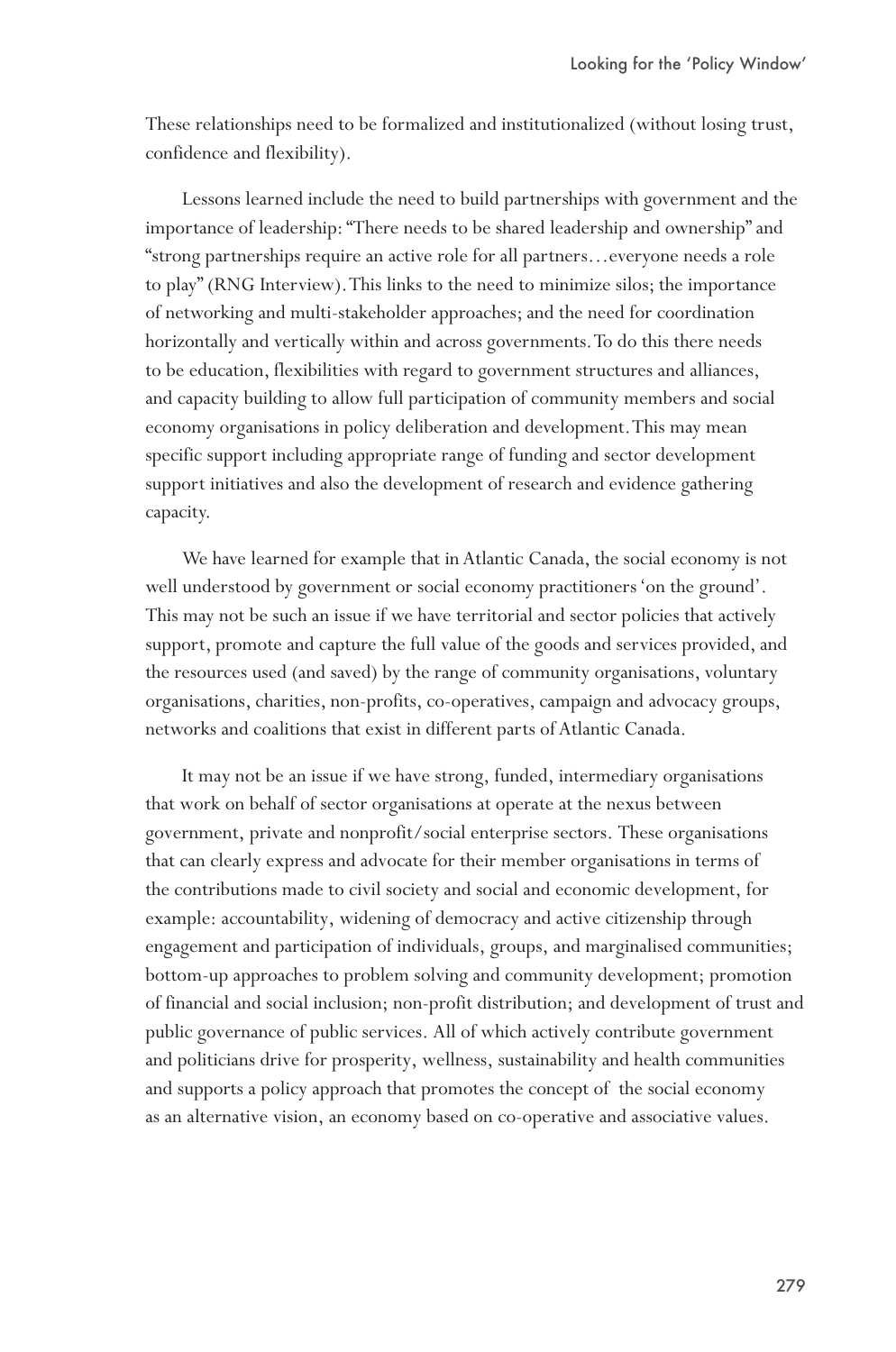### References

- Bradford, N. (2007 ). Placing social policy? Reflections on Canada's new deal for cities and communities. *Canadian Journal of Urban Research, 16*(2), 1-26.
- Bradford, N. (2005). *Place-based public policy: Towards a new urban and community agenda for Canada*. (Research Report F/51). Family Network. Ottawa: Canadian Policy Research Networks.
- Bradford, N. (2003). *Cities and communities that work: Innovative practices, enabling policies.* (Discussion Paper F32). Family network. Ottawa: Canadian Policy Research Networks.
- Bradshaw, C., Rickards, S., Landry, F., & Hutchins, R. (2007). *Blueprint for action: Building a foundation for self-sufficiency.* New Brunswick: Department of Family and Community Services, Government of New Brunswick.
- Brown, L. (2005). *Atlantic node social economy and sustainability-SSHRC proposal*. Halifax, NS: Mount Saint Vincent University.
- Carter, S. (2008, June). *Deliberate relationships between the non-profit/voluntary sector and governments: The what, why, when and how well*. Paper presented at the Association of Nonprofit and Social Economy Research, Vancouver, BC.
- Crosbie, J.C. Honourable. (2008, March 10). [Throne Speech]. Speech presented at the General Assembly of the Province of Newfoundland and Labrador, St. John's, NL. Retrieved from http://www.exec.gov.nl.ca/thronespeech/2008/ speech2008.htm
- De Clercy, C. (2009, May)*. An inventory of social economy policies in Saskatchewan, Manitoba and northern Ontario*. Paper presented at the ANSER-ARES Annual Meeting, Ottawa, ON.
- Prince Edward Island Department of Communities, Cultural Affairs & Labour. (2008). *Land and local governance: A white paper on governance and land use in Prince Edward Island*. Retrieved from http://www.gov.pe.ca/photos/original/cca\_ white\_dec08.pdf
- Department of Human Resources. (2008). *Poverty reduction strategy: 2008 consultation booklet*. St John's, NL: Government of Newfoundland and Labrador.
- Eakin, L. & Graham, H. (2009). *Canada's non-profit maze: A scan of legislation and regulation impacting revenue generation in the non-profit sector*. Toronto, ON: Wellesley Institute.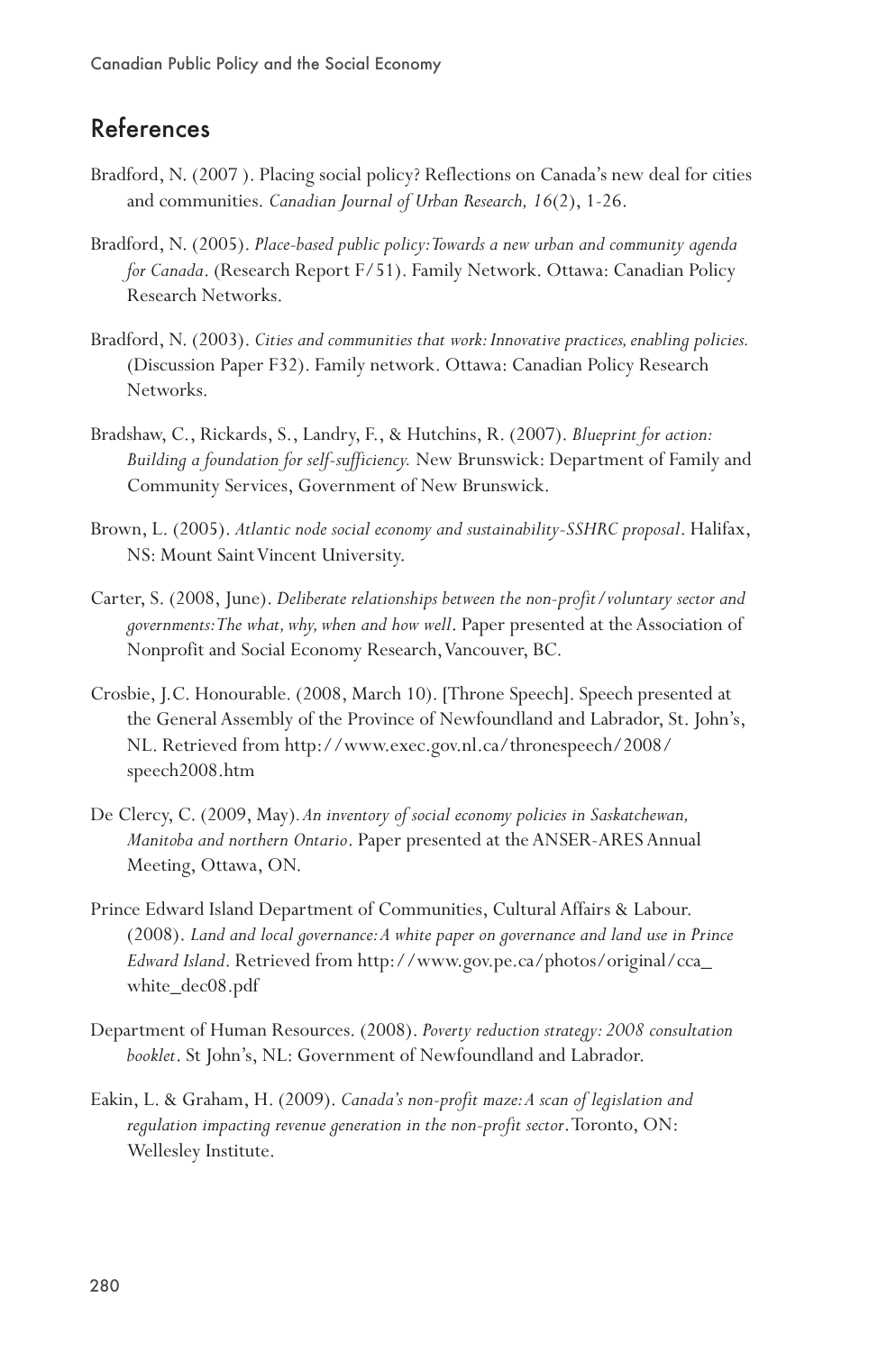- Fairburn, B. (2008). *Imagination and identity: The social economy and the state in Canada*. (Working Paper). Leuven, BE: Katholeke Universiteit. Retrieved from https:// hiva.kuleuven.be/resources/pdf/anderepublicaties/P52\_BFairbairn.pdf
- Fraser, B. (2010). *The state of health of the non-profit/voluntary sector in Nova Scotia*. (Discussion Paper). Submitted to the Federation of Community Organizations and Phoenix Youth Programs. Halifax, NS: Gardner Pinfold Consulting Economists Ltd.
- Galligan, A.M. & Burgess, C.N. (2003). *Moving rivers, shifting streams: Perspectives on the existence of a policy window*. (Occasional Paper No. 29). Paper presented at the 29th Annual Social Theory, Politics and the Arts Conference. Retrieved from https://arted.osu.edu/files/arted/paper29.pdf
- John, P. (2003). Is there a life after policy streams, advocacy coalitions, and punctuations: Using evolutionary theory to explain policy change? *Policy Studies Journal, 31*(4), 481-498
- Kingdon, J.W. (1995, 2e). *Agendas, alternatives and public policies*. New York, NY: Longman.
- Langille, L., Munro, I., Romanov, P., Lyons, R., Bull, A., & Williams, P. (2008). Building collaborative capacity for research and influencing policy: The rural communities impacting policy project. *Journal of Rural and Community Development, 3*(3), 23-55.
- Loxley, J. & Simpson, D. (2007). *Government policies towards community economic development and the social economy in Quebec and Manitoba.* Report prepared for the Northern Ontario, Manitoba and Saskatchewan Regional Node of the Social Economy Suite. Victoria, BC: Canadian CED Network.
- MacDonald, M. & Reiners, G. (2009, June). *Overview of policy research: Social economy and sustainability research network Atlantic node*. Paper presented at the Third Annual ANSER Conference, Concordia University, Montreal, QC.
- Mendell, M. (2009). Financing the social economy in Quebec: A work in progress. [Special Issue: Capital for Communities]. *Making Waves, 20*(3).
- Mendell, M. & Neamtam, N. (2009, September 30-October 2). *An overview of the social economy: Policy and practice in Quebec*. Plenary presentation to the 'Building Policy for the Social Economy' Policy Colloquium, Mount Saint Vincent University, Halifax, NS
- Myers, J. & McGrath, C. (2009, a). *Public policy and the social economy in Atlantic Canada: New Brunswick. An inventory of jurisdictional policies, programs and activities that support social economy organizations at municipal, provincial and federal levels*. Halifax, ND: MSVU SES Research Network.